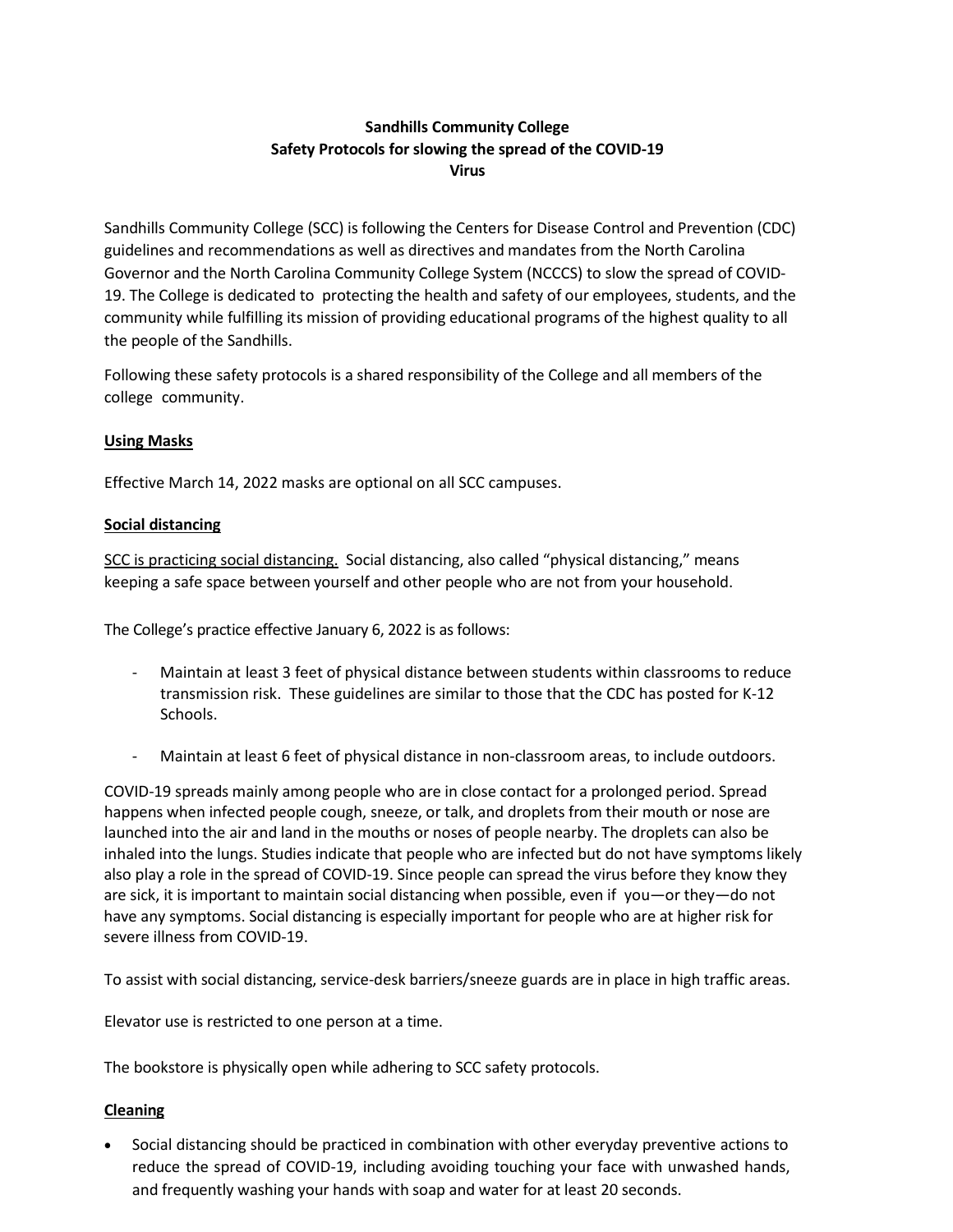- Frequently used surfaces are to be cleaned and disinfected between users. Maintenance staff perform a deep clean in all buildings every evening using EPA-regulated disinfectants and foggers.
- Campus-wide wipe-downs of doors and surfaces are performed twice daily.
- Purifying devices on all air ventilation systems are in place.

#### **Self-screening**

If you are sick with COVID-19, have [symptoms consistent with COVID-19,](https://www.cdc.gov/coronavirus/2019-ncov/symptoms-testing/symptoms.html) or have been in close contact with someone who has COVID-19, it is important to stay home and away from other people. Please see COVID-19 Campus Exposure Procedures. Students and employees will understand and follow the communication expectations outlined in these procedures, including reporting possible exposure incidents to your instructor (for a student) or to your direct supervisor (for an employee) and possibly participating in contact tracing as requested.

Please do not attempt to come to campus if the following are present:

- [Symptoms](https://www.cdc.gov/coronavirus/2019-ncov/symptoms-testing/symptoms.html?CDC_AA_refVal=https%3A%2F%2Fwww.cdc.gov%2Fcoronavirus%2F2019-ncov%2Fabout%2Fsymptoms.html) of COVID-19 –
- $\checkmark$  Fever (equal to or higher than 100.4F) or feeling feverish (chills, sweating)
- $\checkmark$  New cough
- $\checkmark$  Headache
- $\checkmark$  Fatigue
- $\checkmark$  Congestion/runny nose
- $\checkmark$  Difficulty breathing or shortness of breath
- $\checkmark$  Sore throat
- $\checkmark$  Muscle aches or body aches
- $\checkmark$  Vomiting, diarrhea, or nausea
- $\checkmark$  New loss of taste or smell
- Are under evaluation for COVID-19 (for example, waiting for the results of a viral test, for you or someone you have been exposed to, confirming infection)
- Have been diagnosed with COVID-19 and not yet cleared to discontinue

isolation Employees should contact Human Resources for applicable leave policies.

#### **Travel**

Non-essential business travel is prohibited at this time.

Personal travel/time off should be coordinated with immediate supervisors.

#### **Wellness**

Several resources are available to assist faculty, staff and students during this pandemic.

**Rosa McAllister-McRae**, Director, Student Services Hoke Center, Personal Counselor **Phone:** (910) 878-5804 or 246-4944